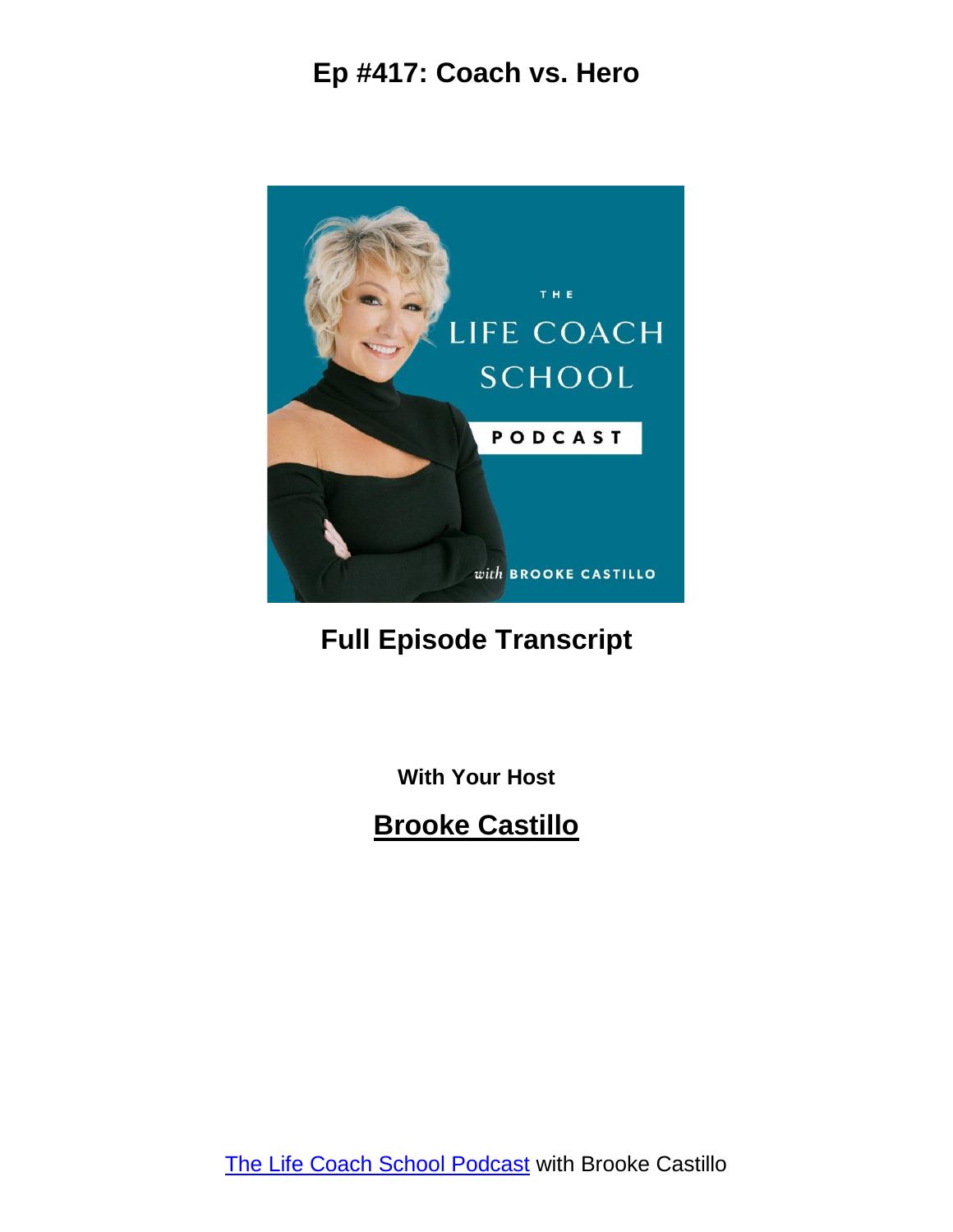You are listening to *The Life Coach School Podcast* with Brooke Castillo episode #417, Coach vs. Hero.

Welcome to *The Life Coach School Podcast* where it's all about real clients, real problems, and real coaching. And now, your host, master coach instructor, Brooke Castillo.

Hello, my friends. I'm so happy to touch base with you today. I have had the most extraordinary week. Just got done with mastermind. It was truly a game changer for me.

Being at mastermind and seeing that we had 179 people on stage getting an award for making 100K or more, and that a huge significant number of them were making over 500K, and then having 25 people on the stage accepting a million award or more and have two of them accepting the award for ten million or more was extraordinary. It was very emotional for me. I feel like I've stepped into a new stratosphere of my life; it's so exciting and amazing.

And I'm just thrilled to have reinvented myself in such a big way, and to keep growing, and to be growing in such a big way. And the opportunities coming my way are just insane. Like, what, the offers that I've had to do things and to change my life in such a significant way is just crazy. So anyway, I'm so happy.

Right now, I'm in LA. I just came here to meet with a photographer that I love. His name is David Yarrow. I bought a beautiful piece of his work and then decided I want to hire him to do some work directly with me and my friends for my upcoming birthday, and so we came here to watch him do a photoshoot with Cindy Crawford on Sunset Boulevard. It was insane. It was, like, out of this world. And a friend of mine and I are just hanging out here, he's working on his business, I'm working on mine, and I'm just so overly inspired and excited about life right now. So, I'm thrilled to be able to talk to you and bring this energy to you.

And one of the things I wanted to talk to you about today was the difference between a coach and a hero. I think a lot of people tell me that I'm their hero, and they put me on a pedestal, and they see me kind of above them in some way, something that they're striving to be towards. And when we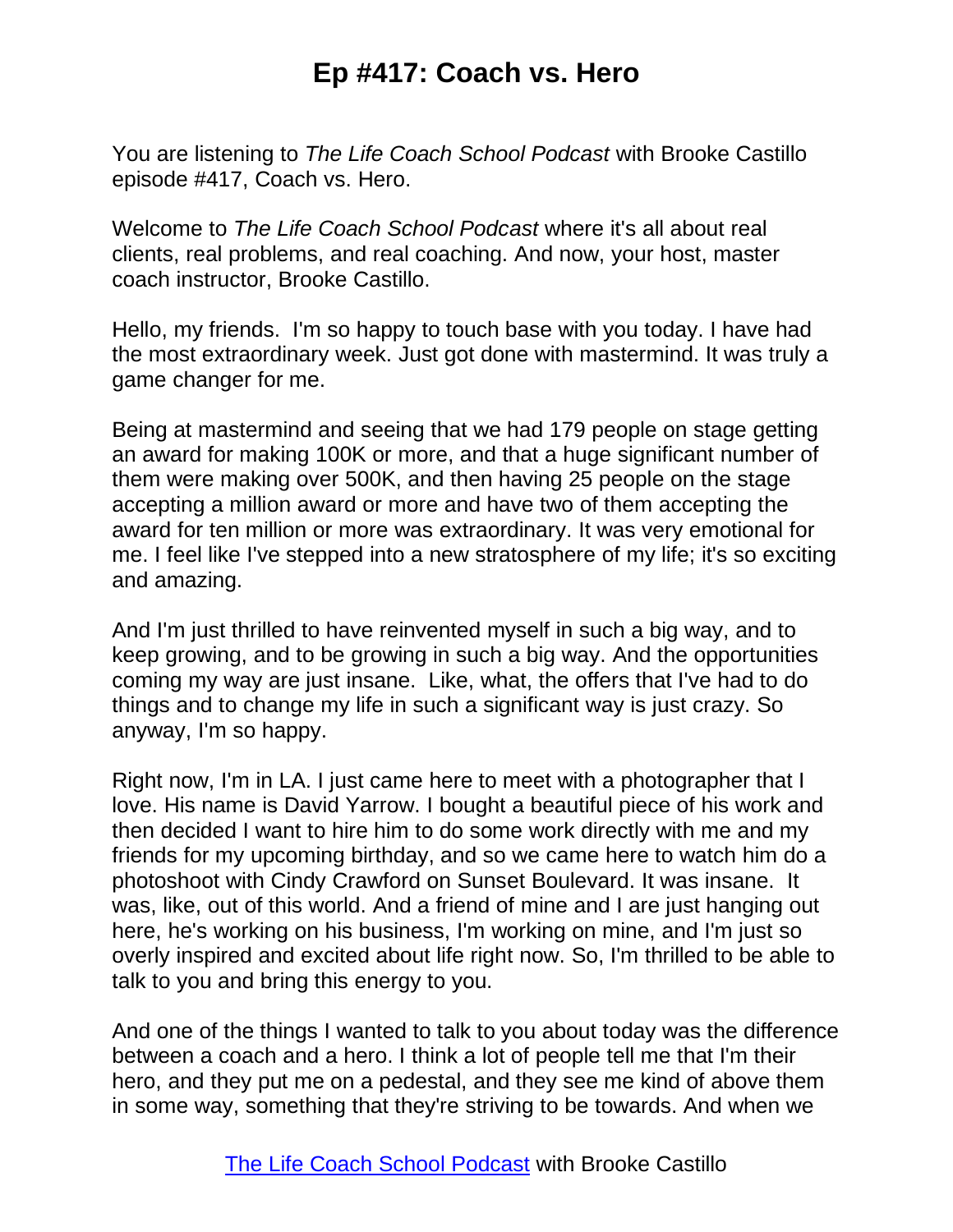put celebrities on pedestals, we think they're somehow better than us, and I think that's how we get this kind of hero worship, and we build people up and make them inhuman. I think it's just something that our human brain loves to do, especially collectively. But one of the things that I want to be really clear with all of you as my students is that I am your teacher and your guide and your coach, I am not your hero. I am not any better than you in any way. I am not higher than you in any way, and I am not here to save you in any way.

I love the example of Yoda and Luke Skywalker. I am Yoda, you are Luke Skywalker. Right? I am not Luke Skywalker and I'm not your leader in that sense, I'm someone on the sidelines of your sporting event cheering you on and coaching you. You are the one that's going to win the game, you are the one that's going to be the hero, you are the one that's holding the trophy up in your life.

And so, I just want to record a short podcast and talk about this for all of you who are coaches and for all of you who are my students, I think sometimes this gets confused. And I really want to be clear about this, when you come up to me and, you know, you run to me on the street and you say you've changed my life, you're my hero, you're so amazing, I look up to you, you are being so kind and lovely and amazing, and I just want to correct you in that moment. I just want to be, like, really clear that, no, I am not at all your hero. I am your teacher and your guide. And I am your coach on the sidelines.

So, I don't want you to put me on a pedestal because it separates us. I want to have us both be on the ground together. And I want you to trust that you are your own hero, and that you have your own answers, and that you have your own talent and your own ability and your own wisdom. And as I teach you concepts, and as I teach you ideas, you will take those ideas and develop them, and make them even better and more accessible to people in a way that I couldn't do, and you will apply them to your life in a way that I couldn't do, and that I'm offering for you to do as your guide.

I learned this lesson a long time ago with my own teachers and my own guides when I had made them somehow more wise than me in my head, and that I had asked them, what should I do? And when they answered, I did it without any questioning. I did it without any kind of feeling or testing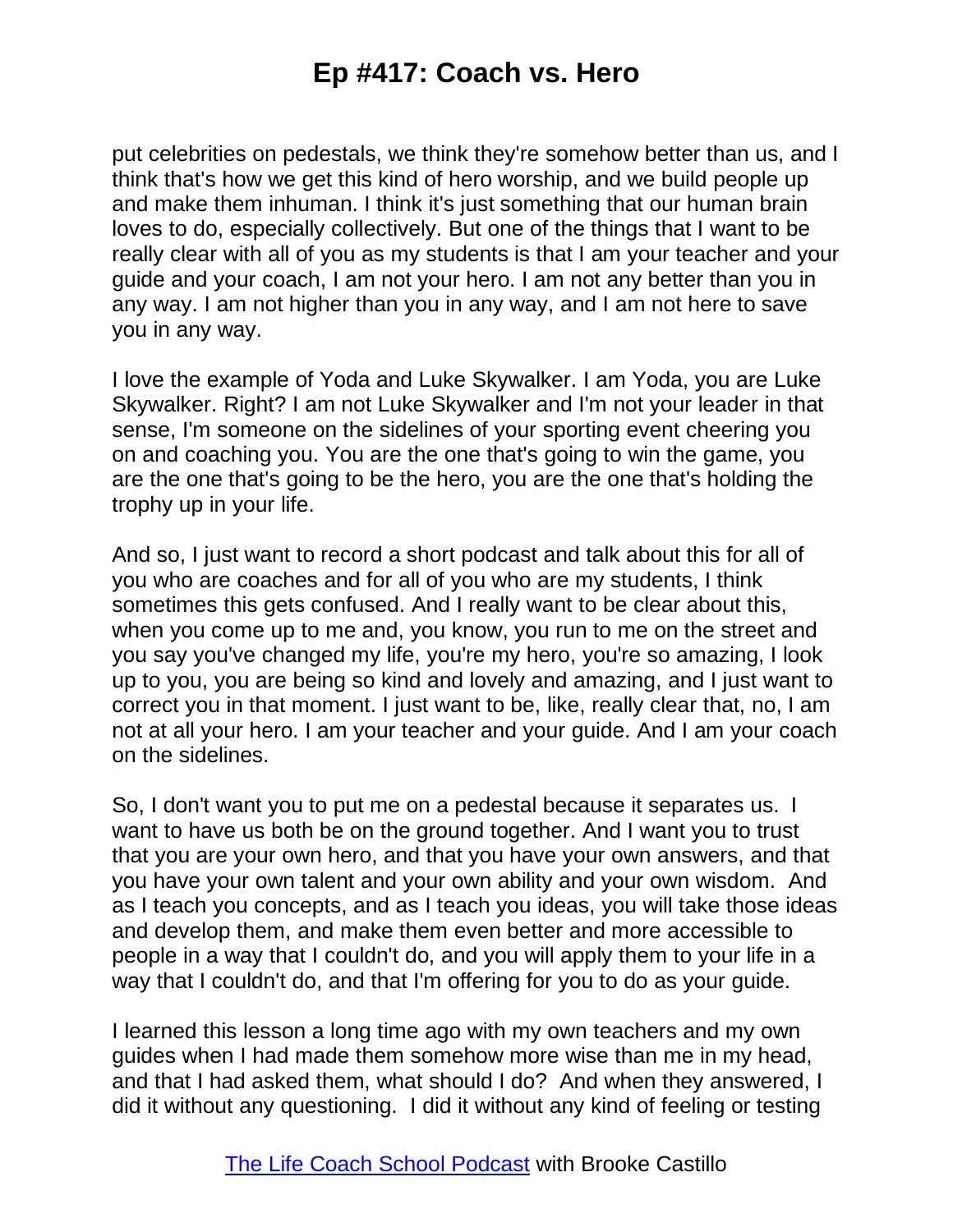with my own self. And I feel like that's just not a useful thing for any of us to be doing, whether we're in the student position or in the teacher position.

A lot of times our teachers are just someone that are, they're just a little bit further down the path of understanding and knowledge, but they're not at any point more wise than we are. And that is a very important distinction for all of us to remember, because I think this idea that we all want a hero can put us in a position where we're not owning ourselves as heroes, where we're not seeing our own potential.

One of the things that I hear very often, and it's something I wanted to talk about because it was, like, so profound for me, this time in mastermind, was that when I made my first million dollars as a life coach, it was extraordinary. People had been telling me for so long that that was impossible, and that life coaches don't make money, and that life coaches are just, like, glorified friends, and this industry wasn't going to go anywhere because it was unregulated. And so, for me to make a million dollars by helping people and coaching people and offering them the Model was a very significant milestone for me.

And when people were making comments that, oh, it's easy for Brooke to do because of whatever reason it was, for some it was because I was charismatic. For some it was because I had a psychology degree, which is insane. For some it was because I had written a book. For some it was because I was in weight loss. For some, because I was offering a business opportunity in terms of certification. And I remember thinking, this is not something that only I can do. I knew that that was true, like, in my bones. I knew that that was true. I knew that this was something that we could all do. This was not something unique to me.

And, so, that was when I decided that it was important to make sure that my students had the tools that they needed in order to make the money that I was making, like, not just the same amount, like, hopefully more. And the more people, especially women, that I could help make millions of dollars, the more the efficiency and the effectiveness of the Model would be demonstrated. And so, to be at mastermind and have 25 of us on the stage, what now? Like, what are you going to say now? That we were all just lucky? That we were all just charismatic? That we all had degrees? You know? What? And I think that because we were all so different on that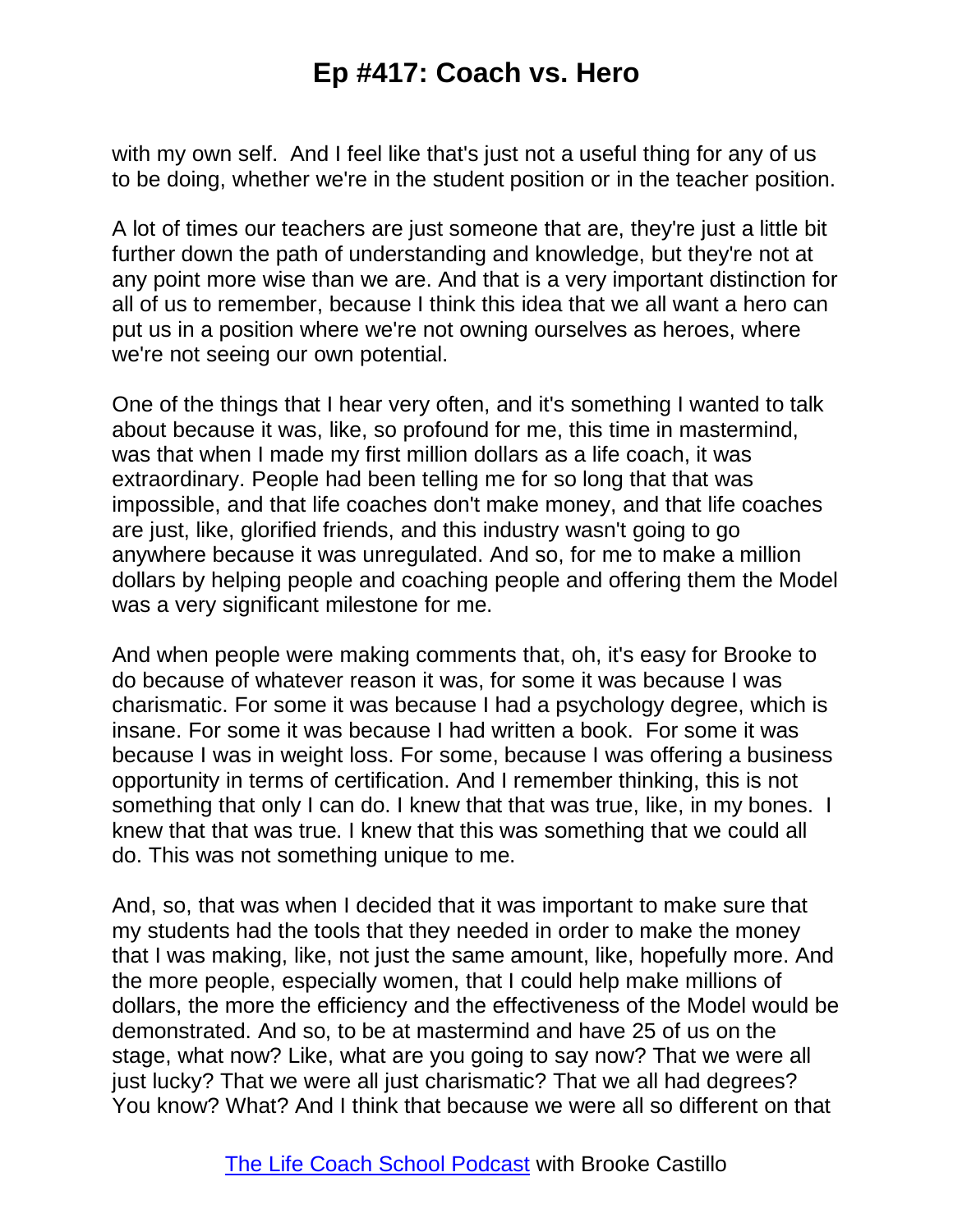stage, because we all had such different levels of education, and different personalities and different niches and different approaches, and they're all working, and we're all winning, and we're all making a contribution that it really just demonstrated, there's nothing, it's not that there's nothing special about us, it's that there's something special about what we're doing. We're all worthy human beings on the planet. And that means we're ordinary, we're just extraordinary ordinary human beings, meaning that there is no person that's better than another or more capable than another.

I had one of my friends ask me this recently, she's like, do you really think that anyone could make a million dollars? And I said yeah. She said, no, but I mean really. I mean, there's some people, you look at them and you're, like, uh, I don't think that person can make a million dollars. I just do not believe that. I believe we need everyone claiming their escrow. We need everybody's voice, everybody showing up.

You may look at someone, and they may be very different than you, they may not show up the way you think they should, but they definitely have the potential to make a million dollars. And the question is, do they believe in themselves in that possibility enough to actually do it? That is the only thing that would prevent them. But it doesn't mean that they're not capable or that they don't have the capacity. And I really want you to hear me say that, like, I truly believe that it's possible for you. Yes, you listening to this right now.

And I know you may think in your mind that it's not reality for you, or it's not possible for you, but I just don't believe that. I am your guide. Don't put my above you. Don't put me as someone that's capable of something that you're not. That is not true. What I have been able to create, you could do too if you wanted to.

And I don't care, all of you that are listening to me that think that I shouldn't be telling people that, I don't care that you think that. I know that sounds harsh, but I just don't understand why we believe that certain people are capable of living out their dreams, and certain people aren't. This is what I believe: I can't be a movie star. I can't be a professional basketball player. I'm not going to ever win a singing contest. Right? I am going to be the ultimate version of the desire in my heart. And if you have a desire in your heart to be a life coach and make a million dollars, I do believe that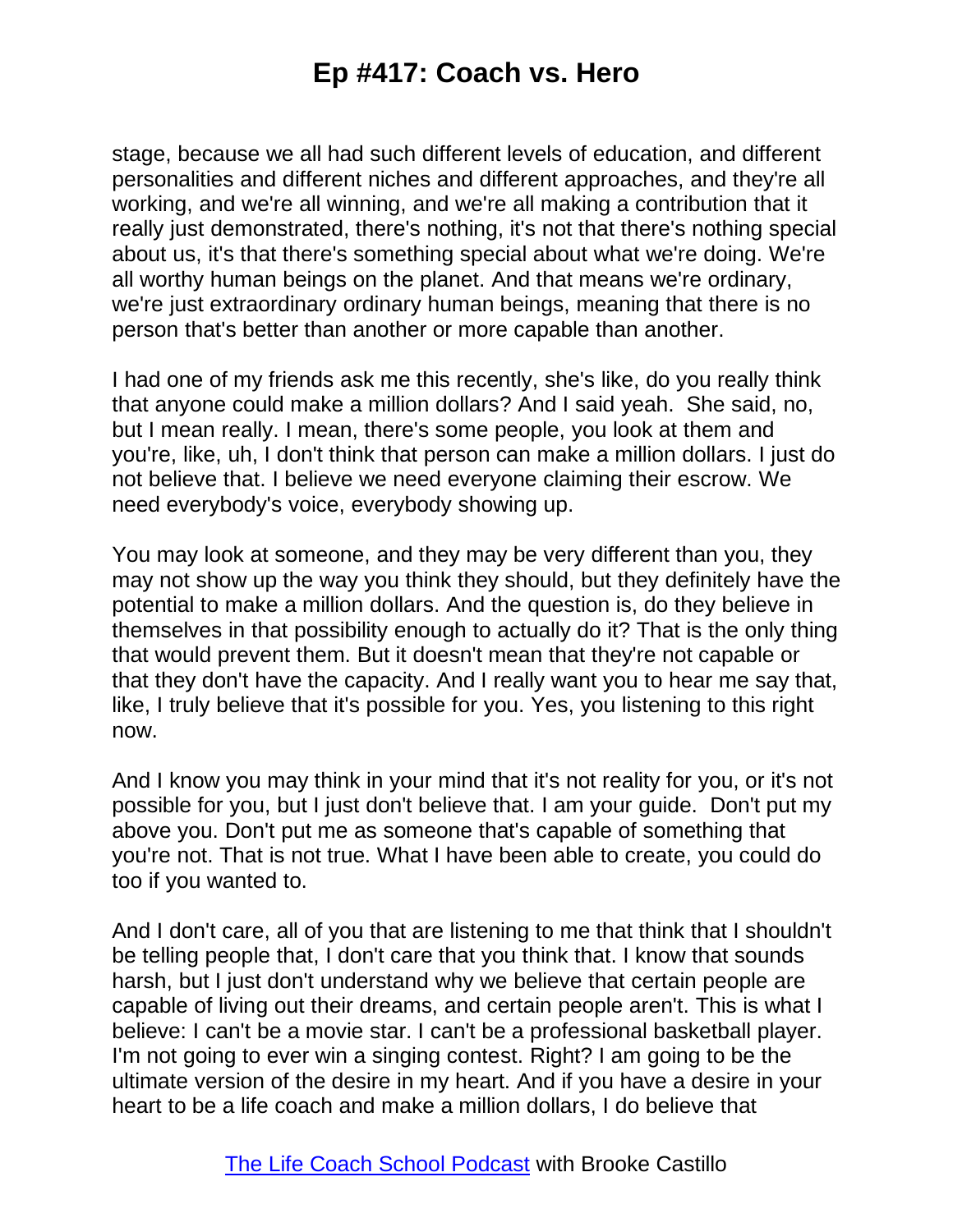probably is your destiny, which means you have the capacity to do it. So don't misunderstand me.

I'm not saying that everybody could be a professional basketball player. I'm not saying that at all. But I'm just saying, like, if you have a desire that is in your heart to have an extraordinary life, that is available to you. And when it comes to money and the ability to produce money, I do believe we all have the capacity for that. And I choose to believe that, and there's nothing anyone can do about that. And because I believe that, so many people borrow my belief to get themselves over their own self-doubt to get to that space.

So, my job as your guide is to believe in you when you can't. To teach you these concepts that you don't know about yet. To cheer you on, to pick you up when you're falling down, to help dust you off, to remind you of your amazingness and your capability, and your capacity for greatness, is to remind you that you don't have to be like me. Nobody wants you to be like me. We all want you to be like you. I gotta help my people. I don't have time to help your people. You gotta help your people. You can't be worried about my people. I will guide you to that. I will never stop believing in you.

But I also really don't want you, when you see me on the street, to think in some way that I'm a celebrity or that I'm better than you or that I'm somehow in a different, like, level somehow, because I can feel that separates us, and I can feel that might undermine you when you believe that. When you come to me and say, I changed my life, I became the person that I was meant to be, I believe in myself, when I see you on the street and you tell me that, I get so excited. And I feel that from you, and we celebrate together, and I can feel you owning your accomplishment. And when you do that, I know you're going to keep winning.

And when I see you out in the street and you're maybe giving me credit for that accomplishment, it worries me a little bit, like, that somehow, you're being dependent on me to show you the way, or tell you what to do, or be the one. And listen, I am not the one. You are. You are going to be your coach to your students, and you're going to be your guide to your people. And you're going to be your example of what is possible in your life. And that's different than mine. Right? But we all need to be showing up as the best versions of ourselves.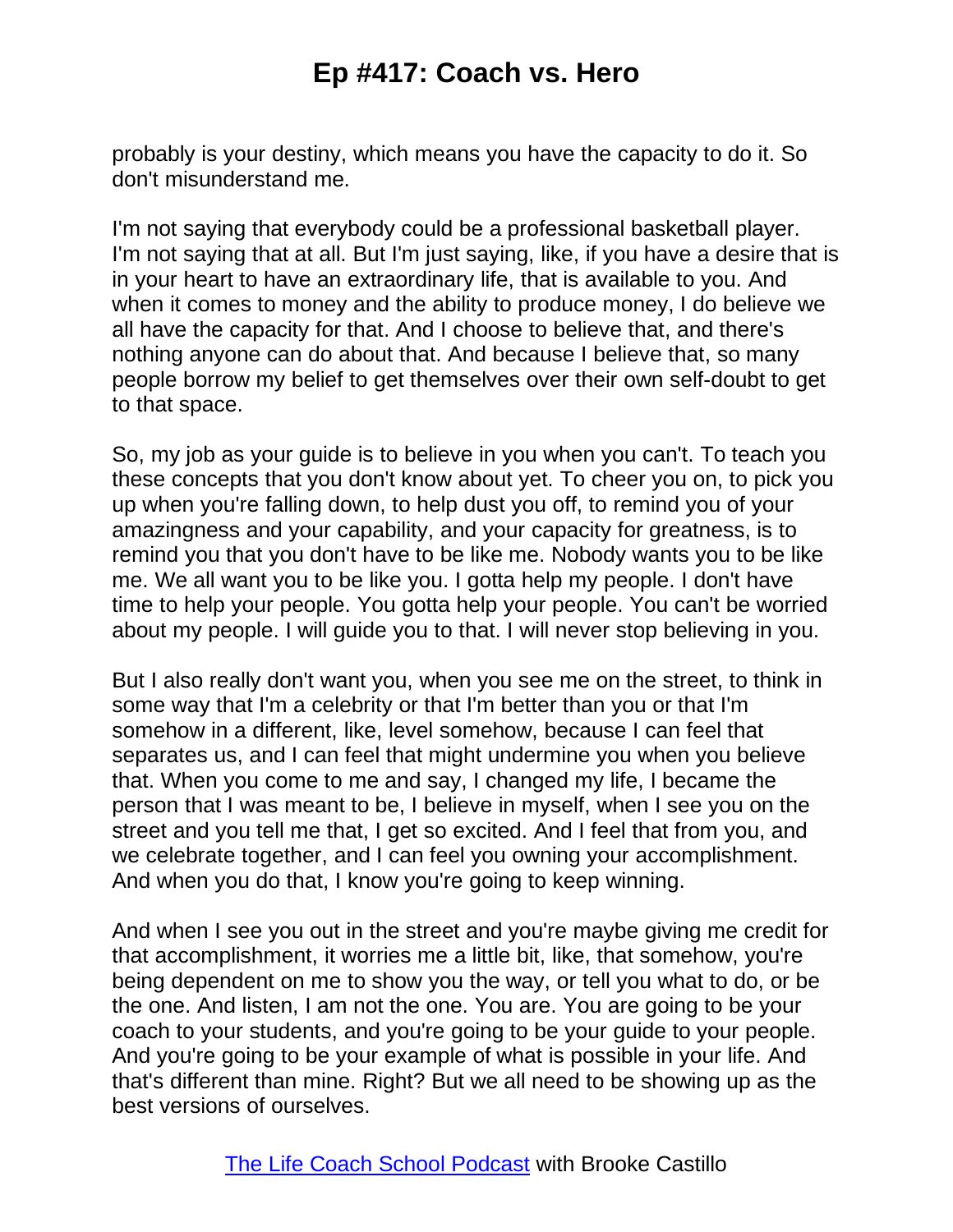And I was talking to my friend today, and she was always saying, like, I don't want to use your intellectual property to get myself ahead. And I said you can't think about it that way because if you pay me for certification, you are purchasing my intellectual property, which means the Model, but when you teach the Model, when you are using the Model on yourself and on your clients, it becomes something new. It becomes something different because it's mixed with you. You're not copying me because you can't. You can't be me. You can only be you. And when you take that beautiful, amazing tool that we call the Model, and we mix it with you, it creates something that hasn't ever existed before. And that's what we need. We need new things that can offer help to people who need to hear it.

So, I just want to really offer you the opportunity to believe that we are colleagues. We are on the same playing field. And I'm the one with the whistle, I'm the one that's telling you when you should retry something, or move over here, or maybe catch the ball in a different way, but I may not even be as good at the game as you are playing. But I can still coach you. I can still be there for you. I can still be your guide.

My goal is for us to high five when you win. Not for you to somehow, you know, give me credit. And it doesn't mean you don't acknowledge your teachers, and it doesn't mean that you don't give credit when it's due. That is not what I'm saying. But one of the things that I hope that you'll do is be your own hero. Is put your head on the pillow at night, and look at yourself, and be like, I am so proud and impressed by you, self, for showing up in your life as the hero to you. And if you do that, if you don't make me your hero, you make yourself your hero, then when you are coaching clients, you won't let them make that same mistake. And that is an important thing to remember.

As coaches, we need to know who we are to our clients, because it's so easy to be confused, it's so easy to think that somehow because we're further along, because we're more accomplished, that we are somehow better. We are never, ever, ever better. The whole worthiness spectrum is absolute. So if a client comes to you and they're really struggling with something that you can help them with, that's a beautiful thing, but you're both still at 100 percent worthiness. We will stand by your side and help you through this, and you will change your life in ways that you never